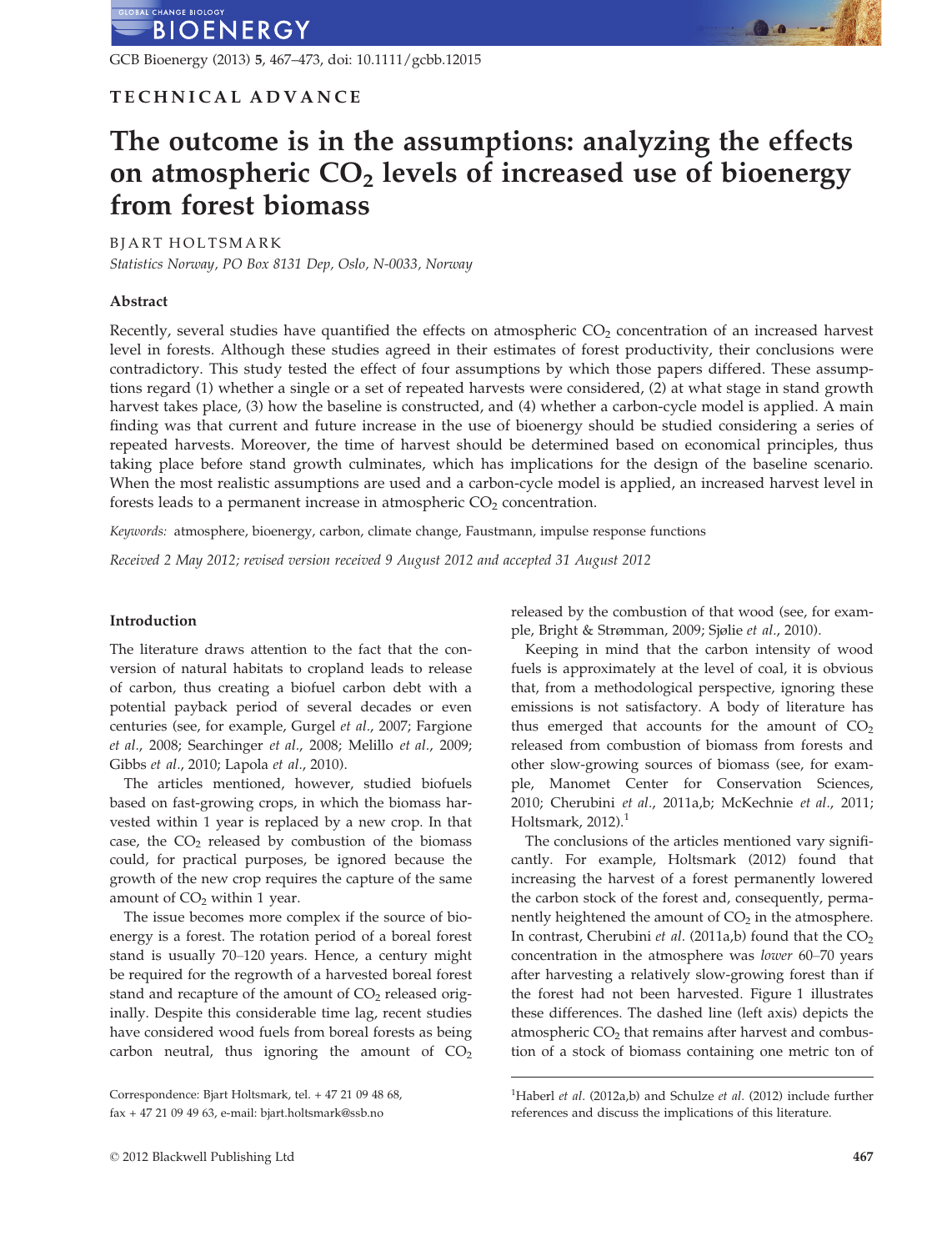

Fig. 1 The dashed line (left axis) shows the atmospheric carbon that remains at time  $t$  after a single harvest event at time  $t = 0$ , according to Cherubini *et al.* (2011a). The solid line (right axis) shows the atmospheric carbon that remains after a series of subsequent harvest events as a result of the application of an impulse response function to the results of Holtsmark (2012).

carbon, as found by Cherubini et al. (2011a). The solid line (right axis) shows the corresponding result in the work of Holtsmark (2012), in which increased harvest levels were predicted to increase the amount of  $CO<sub>2</sub>$  in the atmosphere in the long term.<sup>2</sup>

The different conclusions reached in these papers are explained by different methodological choices or assumptions. Therefore, an analysis of the importance of different simplifications and methodological choices is needed. Here, I will focus on four methodological choices.

- 1 Some studies consider a single harvest event occurring at the present time, with no biomass to be harvested in the future. However, a single harvest event performed at the present time will not produce any biomass in the future and is, therefore, not satisfactory if one wants to gather knowledge related to the consequences of the increased use of biomass presently and in the future. A single harvest event performed at the present time will not produce the required biomass if one aims to replace fossil fuels with biomass on a permanent basis. I will, therefore, demonstrate the effects of the replacement of a single harvest approach with a permanently increased harvest approach.
- 2 In some studies, it is assumed that a rotation period ends when the growth of the trees has culminated.

Other studies take into account that, since the publication of the work of Faustmann (1849), and even earlier, $3$ , forest economists have known that a commercial forester will not postpone harvest until the growth of the trees has culminated, but will usually harvest at an earlier stage, following the socalled Faustmann rule. I will demonstrate the effects of the application of a rotation-period length that is in accordance with this rule.

- 3 Taking into account that harvest usually takes place in stands that are still growing, the baseline scenario becomes important. Not all studies take into account that the harvest scenario should be measured against a baseline scenario (with no harvest) in which the trees are still growing, thus capturing  $CO<sub>2</sub>$  from the atmosphere. I will demonstrate the importance of the use of a realistic baseline scenario along these lines.
- 4 In some studies, it is assumed, for simplicity, that the  $CO<sub>2</sub>$  released from the combustion of biomass accumulates and remains in the atmosphere forever. In other studies, an impulse response function is applied that models the ability of the ocean and of the terrestrial biosphere to absorb  $CO<sub>2</sub>$  from the atmosphere.

Table 1 provides an overview of how the five studies on the bioenergy from forests mentioned deal with these methodological choices. The approach of Cherubini et al. (2011a,b) was the inclusion of an impulse response function in the analysis, whereas the other studies listed applied a simple accumulation of  $CO<sub>2</sub>$ . However, Cherubini et al. (2011a,b) and Manomet Center for Conservation Sciences (2010) considered a single harvest event exclusively. The methodology used for the construction of the baseline scenarios also varied.

To demonstrate quantitatively how the methodological choices influence the conclusions of this type of study, I will use the articles of Cherubini et al. (2011a) and Holtsmark (2012) as the starting point, adjust their methodological choices, and demonstrate the consequences of these adjustments. In contrast with the approach of Cherubini et al. (2011a), Holtsmark (2012) considered the consequences of permanently increasing harvest levels by studying a series of harvests. Moreover, Holtsmark (2012) took into account that the harvest usually takes place before the growth of the stand culminates and how the baseline scenario then should be designed. Holtsmark (2012), however, ignored the decay functions of atmospheric  $CO<sub>2</sub>$  and considered, for simplicity, accumulated emissions exclusively.

<sup>&</sup>lt;sup>2</sup>See the red curve in Fig. 4, page 423, in Holtsmark (2012). To achieve the somewhat different solid line in Fig. 1 here, the impulse response function of the Bern 2.5CC carbon-cycle model was applied; see Eqn (1).

<sup>&</sup>lt;sup>3</sup>See the discussion of early contributions to this issue in Samuelson (1976) and Scorgie & Kennedy (1996).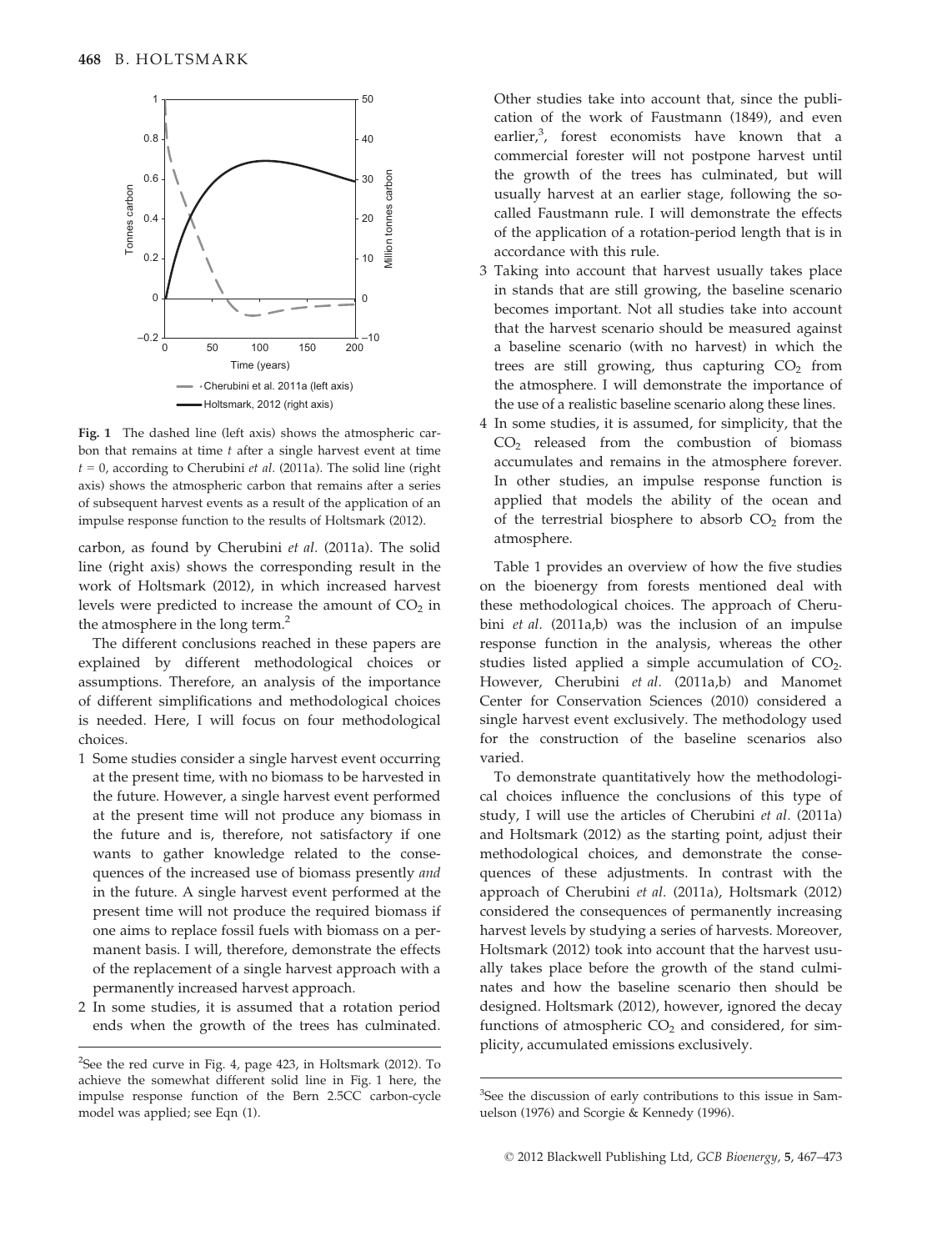|                                                                                                     | Cherubini<br><i>et al.</i> (2011a) | Cherubini<br><i>et al.</i> (2011b) | Manomet Center<br>for Conservation<br>Sciences (2010) | McKechnie<br><i>et al.</i> (2011) | Holtsmark<br>(2012)    |
|-----------------------------------------------------------------------------------------------------|------------------------------------|------------------------------------|-------------------------------------------------------|-----------------------------------|------------------------|
| Single harvest event or<br>permanently higher<br>harvest level?                                     | Single                             | Single                             | Single                                                | Permanent                         | Permanent              |
| Does the no harvest baseline<br>take growth and carbon<br>capture in mature<br>stands into account? | No                                 | No.                                | Yes                                                   | Yes                               | Yes                    |
| Is the time of harvest in<br>accordance with the<br>Faustmann rule?                                 | No                                 | Some of the scenarios              | Yes                                                   | Yes                               | Yes                    |
| Impulse response function (IRF) or<br>simple accumulation of $CO2$ ?                                | <b>IRF</b>                         | <b>IRF</b>                         | Simple<br>accumulation                                | Simple<br>accumulation            | Simple<br>accumulation |

|  |  | Table 1 Methodological differences in five recent papers dealing with bioenergy from forest biomass |  |  |  |  |  |
|--|--|-----------------------------------------------------------------------------------------------------|--|--|--|--|--|
|--|--|-----------------------------------------------------------------------------------------------------|--|--|--|--|--|

This study builds a bridge between the approaches of these two studies by taking atmospheric decay functions into account, as in Cherubini et al. (2011a), and including the realistic baseline scenario and the multiple harvest approach of Holtsmark (2012) in the analysis.

This paper is organized as follows. The model and the basic methodological choices are presented in the next section, the results are presented in the third section, and the results are discussed in the fourth section, which also includes the conclusions of the study.

#### Materials and methods

Based on Forster et al. (2007) and the Bern 2.5CC carbon-cycle model, which those authors recommend, Cherubini et al. (2011a) applied the following atmospheric  $CO<sub>2</sub>$  decay function:

$$
y(t) = \Delta_0 + \sum_{i=1}^{3} \Delta_i e^{(-t/\alpha_i)},
$$
\n(1)

where  $y(t)$  represents the fraction of an initial pulse of  $CO<sub>2</sub>$  at time  $t = 0$  that remains in the atmosphere at time  $t$  and where  $\alpha$  and  $\Delta_i$  are parameters (Table 2). The time unit is 1 year. The decay is caused by the uptake of  $CO<sub>2</sub>$  by the ocean and by the terrestrial biosphere. Cherubini et al. (2011a) considered two cases. In the first case, those authors did not take into account the oceanic absorption of anthropogenic  $CO<sub>2</sub>$  from the atmosphere, although they considered this effect in the second case. For the purpose of this study, only the latter case is considered, as it is the most realistic and, therefore, the most interesting case.

It is assumed that the harvesting of biomass from forests is followed by replanting and the growth of new biomass. Regrowth implies carbon capture from the atmosphere. Cherubini et al. (2011a) assumed that the growth and carbon capture of the stand after a harvest follow the analytic form:

$$
g(\tau) = (2\pi\sigma^2)^{1/2} e^{-(\tau-\mu)^2/2\sigma^2},
$$
 (2)

|            | <b>Table 2</b> Parameter values |          |                                                   |              |  |  |
|------------|---------------------------------|----------|---------------------------------------------------|--------------|--|--|
|            |                                 |          | Cherubini et al.<br>(their case with<br>$r = 100$ | Present case |  |  |
| $\Delta_0$ | 0.217                           | $\sigma$ | 25                                                | 37.5         |  |  |
| $\Delta_1$ | 0.259                           | $\mu$    | 50                                                | 75           |  |  |
| $\Delta_2$ | 0.338                           |          |                                                   |              |  |  |
| $\Delta_3$ | 0.186                           |          |                                                   |              |  |  |
| $\alpha_1$ | 172.9                           |          |                                                   |              |  |  |
| $\alpha_2$ | 18.51                           |          |                                                   |              |  |  |
| $\alpha_3$ | 1.186                           |          |                                                   |              |  |  |

where  $\sigma$  and  $\mu$  are parameters and  $\tau$  is the age of the stand. It can be deduced that a parcel with a stand age  $\tau$  has the following carbon stock.4

$$
C(\tau) = (2\pi\sigma^2)^{1/2} \sum_{\tau'=0}^{\tau} e^{-(\tau'-\mu)^2/2\sigma^2}.
$$
 (3)

The carbon captured by biomass regrowth should be considered in terms of negative emissions. Negative emissions should be treated symmetrically regarding positive emissions. Thus, the decay function presented in (1) should be applied to these negative emissions exactly as it is applied to the positive emissions.

Consider, for example, a parcel replanted at time  $t = 0$ . The carbon captured at time  $t_1$  would be  $g(t_1)$ , and at time  $t_2$ , i.e.,  $t_2-t_1$  periods later, a fraction  $y(t_2-t_1)$  of these negative emissions, i.e.,  $-g(t_1) \cdot y(t_2 - t_1)$ , is remaining in the atmosphere.

Assume now that, at time  $t = 0$ , the age of the stand is  $\tau_m$ and that harvesting proceeds at this time. Combustion of the extracted biomass causes a  $CO<sub>2</sub>$  emission pulse  $C(\tau_{\rm m})$ , which, for simplicity, is labeled as C in the following equation. Taking the regrowth function described in (2) into account, the amount of  $CO<sub>2</sub>$  in the atmosphere  $A<sub>H</sub>$  (t) at time t, will be as follows:

<sup>&</sup>lt;sup>4</sup>To show exactly how the numerical examples in the next section are constructed, I used discrete time in the theoretical model description as well.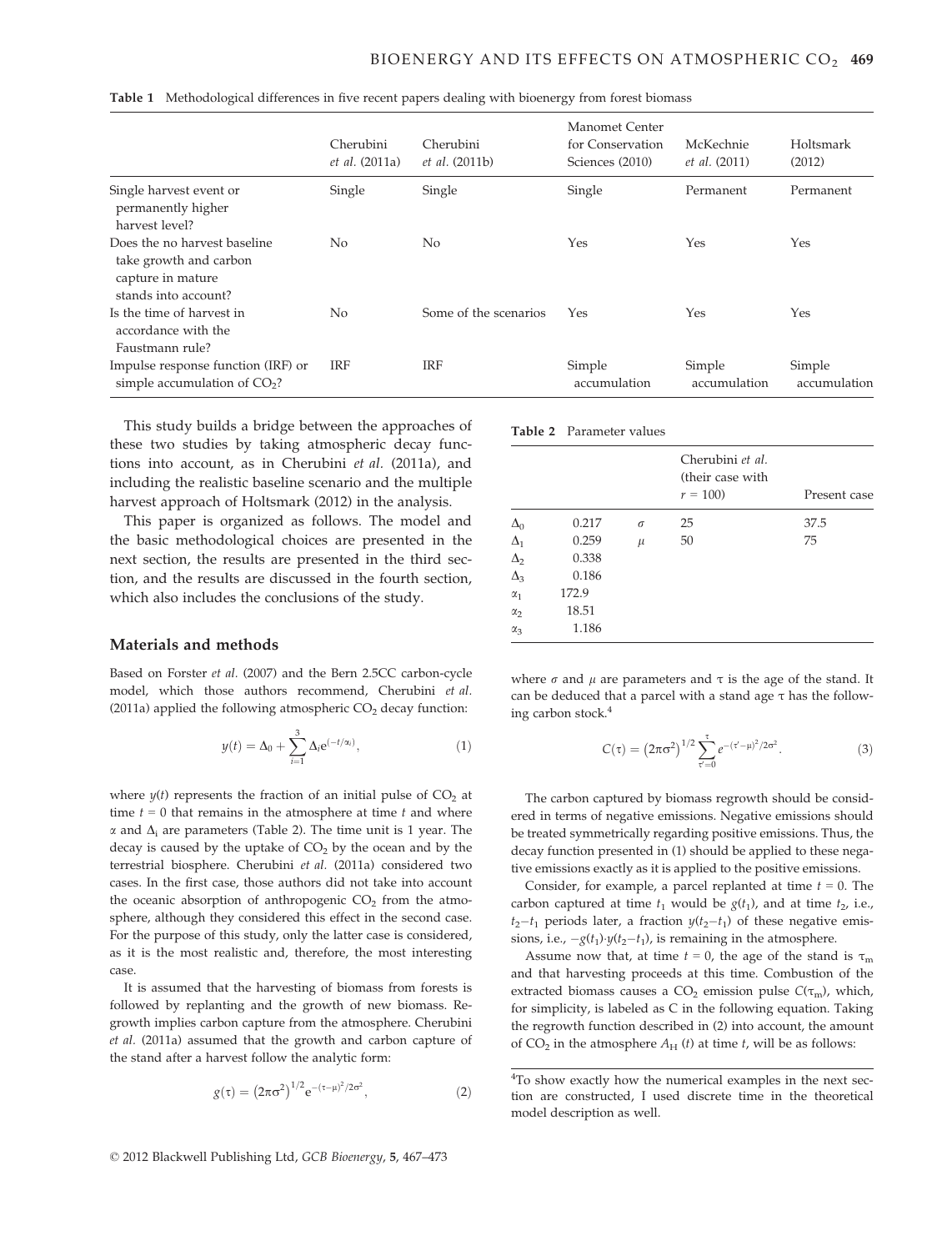$$
A_H(t) = C \cdot y(t) - \sum_{t'=0}^{t} g(t')y(t-t'),
$$
\n(4)

where the first term on the right-hand side represents what is left of the pulse in the atmosphere at  $t$  periods after harvesting, whereas the second term represents the effect of regrowth.

Thus far, I have followed the example of Cherubini et al. (2011a). However, the alternative to harvesting and combustion of biomass is to not harvest: i.e., letting the stand grow and capture more  $CO<sub>2</sub>$ . In this case, the amount of  $CO<sub>2</sub>$  in the atmosphere would evolve as follows.

$$
A_{\rm NH}(t) = -\sum_{t'=0}^{t} g(\tau_{\rm m} + t') y(t - t'). \tag{5}
$$

Note the assumption of Cherubini et al. (2011a) that harvesting always takes place when the growth of the stand has culminated [see (c) in Fig. 2], which is the reason why those authors disregarded this effect. If we take this effect into account, the net effect of harvesting on the atmospheric carbon content will be as follows:

$$
A_{\rm S}(t) = A_{\rm H}(t) - A_{\rm NH}(t). \tag{6}
$$

The time at which harvesting takes place is a pertinent point. If we assume that the stock of trunks in the stand is proportional to the amount of biomass  $C(t)$  and that the market interest rate is  $r$ , then, according to the Faustmann rule, a forest owner will harvest when the stand age  $\tau$  satisfies the following equation.  $\qquad \qquad \qquad \qquad$ 

$$
\frac{C'(\tau)}{C(\tau)} = \frac{r}{1 - e^{-r\tau}}.\tag{7}
$$

As the interest rate approaches zero, (7) is reduced to

$$
\frac{C'(\tau)}{C(\tau)} = \frac{1}{\tau}.
$$
\n(8)



Fig. 2 This diagram is identical to Fig. 1 in Cherubini et al. (2011a), with the exception of the addition of the dashed lines. Cherubini et al. (2011a) assumed that harvest takes place at (c), whereas the Faustmann rule says that harvest usually will take place somewhere between (b) and (d).

Harvesting at a time at which  $\tau$  satisfies (8) implies a maximum sustained yield (MSY) and harvesting at point (d) in Fig. 2. To the extent that the forest owner discounts future income, the rotation period will be shorter.

The intuition behind the Faustmann rule is as follows. The forest owner takes into consideration his opportunity to invest the harvest profit, creating postharvest periodic revenue of  $rC(\tau)$ . Postponing the harvest has an alternative cost corresponding to this revenue. This could easily be interpreted as that harvest should take place when  $\tau$  satisfies the equation C(τ) =  $rC'(\tau)$ . However, the Faustmann rule (7) also takes into account that, if the first harvest is postponed, all future harvests must also be postponed. This leads to Eqn (7), which implies an even earlier harvest than is indicated by the more simple equation  $C(\tau) = rC'(\tau)$ .

The application of the limiting case of the Faustmann rule described in (8) to the slower growing forest studied by Cherubini et al. (2011a), i.e., a forest with a rotation span of 100 years, implies that harvesting occurs when the stand is 70 years old. In other words, the slower growing forest considered by Cherubini et al. (2011a) is actually a relatively rapidly growing boreal forest. The rotation period for MSY in most Scandinavian forests is reportedly 70–120 years.

I shall, therefore, adjust the parametric assumptions to allow for a MSY rotation period of 100 years for the stand in question. I will accomplish this using the parameters  $\sigma = 37.5$  and  $\mu$  = 75 (Table 2). Given these assumptions, the growth and carbon capture of the stand will culminate at a stand age of approximately 150 years. In other words, the stand will continue to grow and capture  $CO<sub>2</sub>$  from the atmosphere, as specified in Eqn (5), if it is not harvested after reaching maturity. The two compared (re)growth scenarios are shown in Fig. 3. The solid line traces the carbon stock of the stand if it is harvested at time  $t = 0$ , whereas the dashed line traces the carbon stock of the stand if its age is 100 years at time  $t = 0$  and if it is not harvested.

#### Results

#### Single harvest event

First, consider the case studied by Cherubini et al. (2011a), with a rotation period of 100 years. The harvest gives rise to a pulse emission of one metric ton of carbon at time 0, which is recaptured completely by the regrowth of the stand over the next 100 years. After these 100 years, there is no further growth on the stand. The dashed line in Fig. 4 shows the atmospheric carbon remaining from this pulse, according to the calculations of those authors. Note that, after ca. 65 years, a lower carbon concentration in the atmosphere is estimated in the presence of a harvest event compared with the case without harvest. This is so because increased atmospheric  $CO<sub>2</sub>$  levels lead to an increase in the accumulation of carbon in the terrestrial ecosystems, as well as to an increase in oceanic  $CO<sub>2</sub>$ absorption.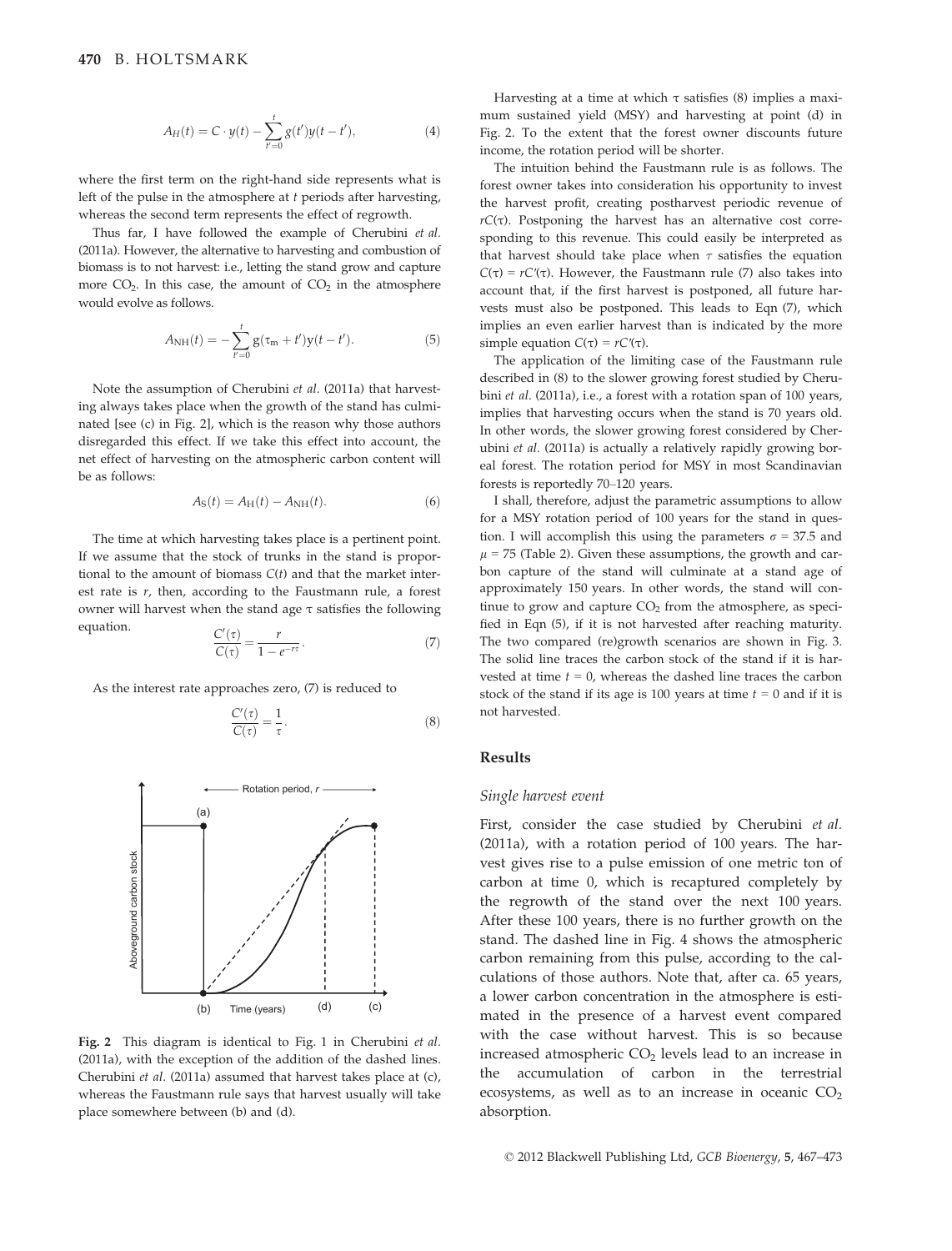

Fig. 3 Development of the carbon stock of a stand that is mature at time 0. The solid line represents the harvest case. The dashed line represents the no-harvest case.

As argued in the previous section, when dealing with a boreal forest, it would be appropriate to consider a MSY rotation period of 100 years and culmination of growth after approximately 150 years, which would be consistent both with the Faustmann rule and with a typical boreal forest stand. The harvest of this forest stand at time 0 is assumed to lead to a pulse of emission of one ton of carbon. The gray, solid line in Fig. 4 shows the level of atmospheric carbon from the pulse that remains in this case; cf. Eqn (4).

The question of the use of an appropriate baseline arises at this point. As Cherubini et al. (2011a) assumed that there is no further growth on the stand in the no-harvest case, there is no change in atmospheric carbon in their baseline scenario. The scenario is different if it is assumed that there is continued growth in the no-harvest case. The dotted curve in Fig. 4 traces the effect on atmospheric  $CO<sub>2</sub>$ levels in the no-harvest case and corresponds to Eqn (5). This curve dips below zero because there is no emission pulse at time  $t = 0$ , although carbon is still captured by continued growth after this time point.

Our interest is related to the net effect of harvesting on atmospheric  $CO<sub>2</sub>$  levels. This can be computed by subtracting the amount of atmospheric carbon in the no-harvest case from the amount of atmospheric carbon in the case with harvest; cf. Eqn (6). The result is the doubleline curve in Fig. 4. Compared with the case studied by Cherubini et al. (2011a), this case gives a somewhat longer period of enhanced levels of atmospheric CO<sub>2</sub>.

#### Multiple harvest events

The numerical examples presented in the previous section measure the effect of a single harvest event. However, IPCC documents, such as Chum et al. (2012), envisage a permanent increase in the use of bioenergy and, accordingly, a higher harvest rate. Therefore, in the following paragraphs, I will consider a case in which



Fig. 4 The dashed line depicts the remaining atmospheric carbon for the methodology applied by Cherubini et al. (2011a), with a rotation period of 100 years. The gray, solid line represents the atmospheric carbon remaining with a slower growing stand with harvesting occurring at a stand age of 100 years. In both cases, harvesting of this stand at time 0 is assumed to cause an emission pulse of one ton of carbon. The dotted curve traces the effect on atmospheric carbon levels in the no-harvest case, whereas the double-line curve shows the net effect of harvest compared with no harvest.

the harvest events described in the previous section take place every year on a permanent basis.

Consider now a forest with an age structure such that every year one parcel, each with a growth function described by Eqns (1) and (2), reaches the stand age  $\tau_m$ and is, therefore, considered mature and ready for harvest. The net effect on atmospheric carbon of harvesting a stand every year compared with the case where the parcels are left unharvested, is given by the following equation.

$$
A(t) = \sum_{t'=0}^{t} A_{\rm S}(t').
$$
 (9)

The function  $A_S(t)$  is defined in Eqn (6). Given the numerical assumptions, the expression is shown by the solid line depicted in Fig. 5. Other than the difference in scale (million tons and tons of carbon), the solid line shown in Fig. 5 is not far off the corresponding result that is obtained when the impulse response function is applied to the data of Holtsmark (2012), which is indicated by the dotted curve shown in Fig. 5.

To have intuition to the above described results, study the dashed curve shown in Fig. 5, which is identical to the double lined curve depicted in Fig. 4. These curves show that the effect of a single harvest on atmospheric  $CO<sub>2</sub>$  levels is a two-stage process. During the first stage, the level of atmospheric  $CO<sub>2</sub>$  is higher than it would have been in the absence of harvest, whereas the reverse is true in the second stage. The observation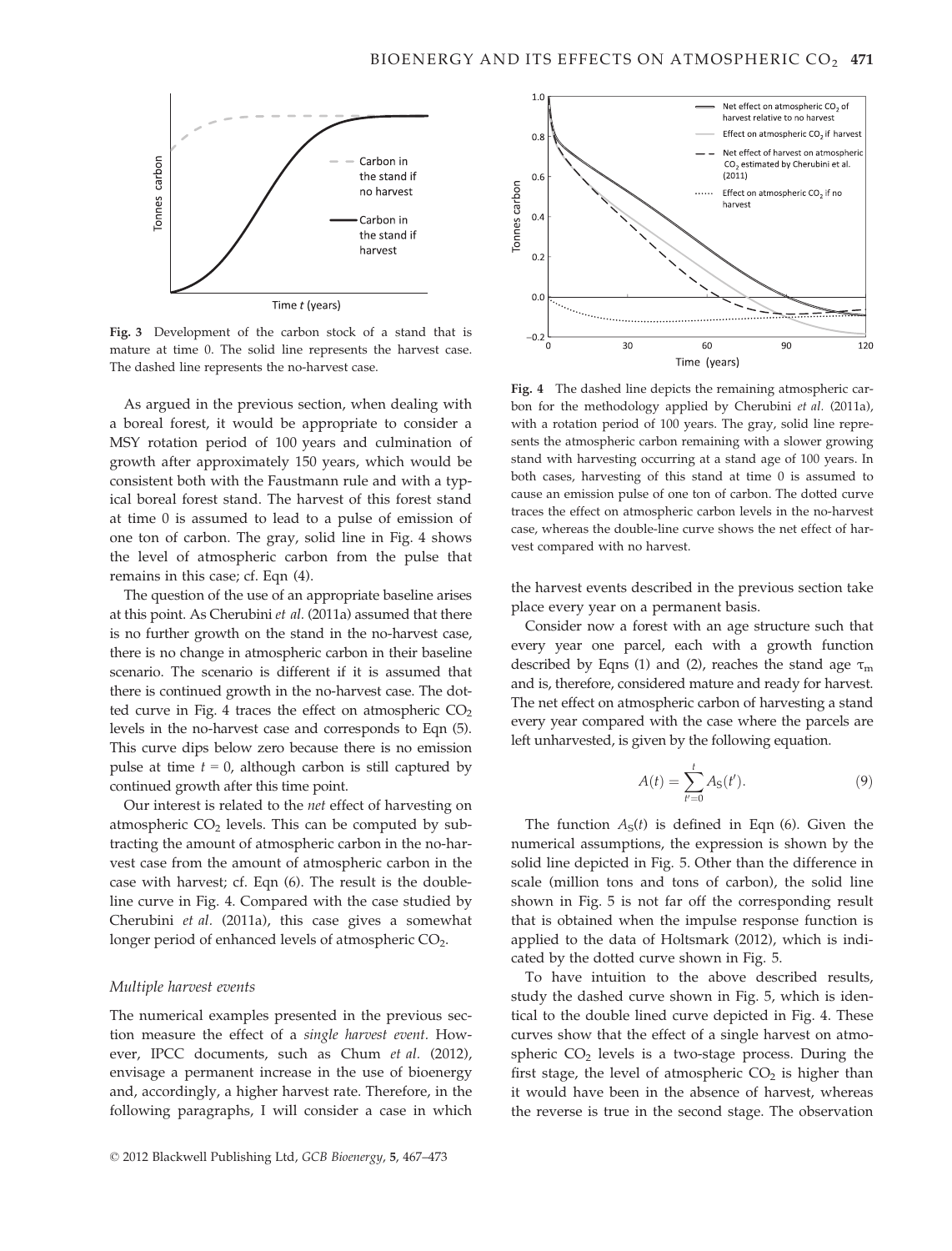

Fig. 5 The dashed curve (left axis) shows the net effect on atmospheric carbon of a single harvest event taking place today compared with the no-harvest case. The set of thin curves depicts similar net effects of subsequent annual harvest events. The thick solid line (right axis) shows the total net atmospheric carbon that remains after this series of identical annual harvest events. The dotted curve (right axis) represents the effect of an increased harvest level, as described in Holtsmark (2012).

that the negative effect in the second stage is smaller than the positive effect during the first stage is important to predict the outcome of a series of harvest events.

Next, consider the case in which harvest takes place annually. Every year, there is a pulse of emissions of 1 ton of carbon with subsequent regrowth on the stand. The set of thin curves shown in Fig. 5 represent the effects of these subsequent annual harvest events. The net effect on atmospheric  $CO<sub>2</sub>$  of this series of harvest events is calculated via vertical summation of this set of curves and the dashed curve. This gives the solid line depicted in Fig. 5, which is measured on the right axis.

Note that the dashed curve converges toward zero, whereas the solid line converges toward 19 tons of carbon (result not shown here). Hence, a single harvest event has no long-term effect on atmospheric carbon, whereas a permanently increased harvest level will increase atmospheric  $CO<sub>2</sub>$  permanently. It follows that an increased harvest level is not a carbon-neutral activity not even in the long term, whereas a single harvest event is a carbon-neutral activity in the long term.

### Discussion

The realization that wood fuels are not carbon neutral gives rise to a number of methodological questions or assumptions regarding the manner via which  $CO<sub>2</sub>$  emissions from wood fuels should be modeled. In this study, I have focused on four methodological choices. First, I analyzed whether the consideration of a single harvest event is sufficient when the consequences of the increased use of biomass presently and in the future are to be analyzed. Second, I analyzed whether the assumption that the rotation period ends when the growth of the trees has culminated is satisfactory. Third, I analyzed the manner via which the baseline no-harvest scenario should be constructed. Finally, I studied the importance of including impulse response functions in the analyses.

The work of Cherubini et al. (2011a) was used as a starting point to evaluate the importance of these methodological choices. The approach of those authors of using an impulse response function was adopted. However, their model was adjusted taking into account that harvest usually takes place before the growth of the trees has culminated. The baseline (no harvest) scenario was adjusted accordingly. Finally, a single harvest approach was supplemented with a multiharvest approach, which reflects the fact that the policy proposal to be analyzed addresses the question of whether biomass should be harvested at the current time and in the future.

The numerical simulations provided information on the importance of these methodological choices. First, they showed that the results change fundamentally when a single harvest approach is replaced with a multiharvest approach reflecting a permanently increased harvest level. A single harvest approach could lead to the conclusion that wood fuels are carbon neutral in the long term, but not in the short term, whereas a multiharvest approach leads to the conclusion that wood fuels are not carbon neutral, neither in the long term nor in the short term. The multiharvest approach revealed that a permanently increased harvest level leads to a permanent increase in atmospheric carbon also when a realistic carbon-cycle model is taken into account.

Second, it was found that the consideration that harvest usually takes place before growth of the trees has culminated and the consequent adjustment of the baseline have a significant effect on the results, although they are not changed fundamentally.

Third, the results of Holtsmark (2012) were adjusted by incorporating an impulse response function in the analyses. This approach did not change the results fundamentally. Using simple accumulation of  $CO<sub>2</sub>$  in the atmosphere in this type of study is an approximation that is acceptable.

Another question, which was not discussed here, concerns the extent to which the increased harvest of a forest may reduce atmospheric carbon if the extracted biomass